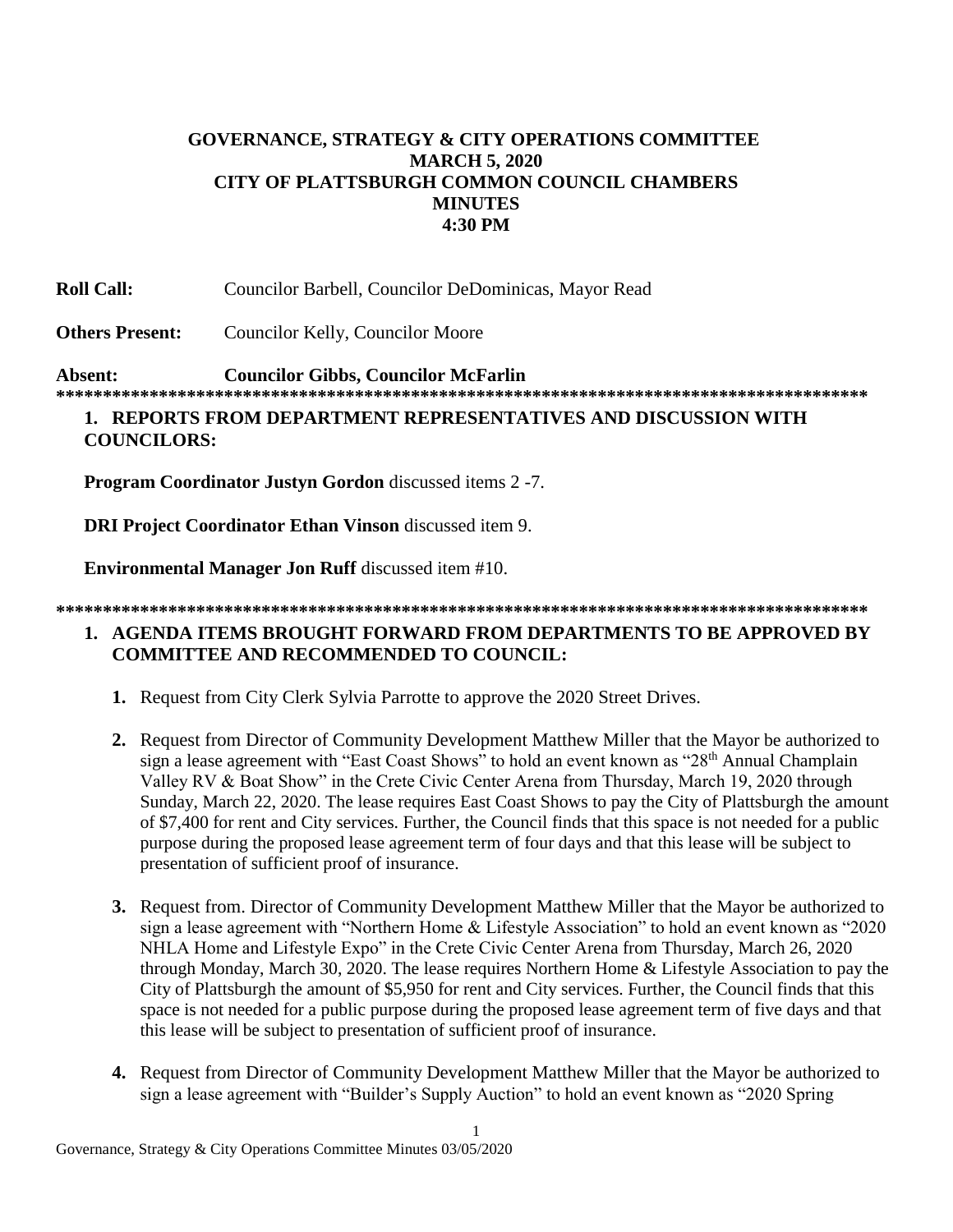Builder's Supply Auction" in the Crete Civic Center Arena from Thursday, April 30, 2020 through Saturday, May 2, 2020. The lease requires Builder's Supply Auction to pay the City of Plattsburgh the amount of \$2,815 for rent and City services. Further, the Council finds that this space is not needed for a public purpose during the proposed lease agreement term of three days and that this lease will be subject to presentation of sufficient proof of insurance.

- **5.** Request from Director of Community Development Matthew Miller that the Mayor be authorized to sign a lease agreement with "Builder's Supply Auction" to hold an event known as "2020 Fall Builder's Supply Auction" in the Crete Civic Center Arena from Thursday, September 3, 2020 through Saturday, September 5, 2020. The lease requires Builder's Supply Auction to pay the City of Plattsburgh the amount of \$2,815 for rent and City services. Further, the Council finds that this space is not needed for a public purpose during the proposed lease agreement term of three days and that this lease will be subject to presentation of sufficient proof of insurance.
- **6.** Request from Director of Community Development Matthew Miller that the Mayor be authorized to sign a lease agreement with "Plattsburgh Comic-Con" to hold an event known as "2020 Plattsburgh Comic Con" in the Crete Civic Center Arena from Friday, September 18, 2020 through Sunday, September 20, 2020. The lease requires Plattsburgh Comic-Con to pay the City of Plattsburgh the amount of \$3,765 for rent and City services. Further, the Council finds that this space is not needed for a public purpose during the proposed lease agreement term of three days and that this lease will be subject to presentation of sufficient proof of insurance.
- **7.** Request from Director of Community Development Matthew Miller that the Mayor be authorized to sign a lease agreement with "Adirondack Detecting" to hold an event known as "2020 DIGSTOCK" in the Crete Civic Center Arena on Friday, October 9, 2020. The lease requires Adirondack Detecting to pay the City of Plattsburgh the amount of \$2,060 for rent and City services. Further, the Council finds that this space is not needed for a public purpose during the proposed lease agreement term of one day and that this lease will be subject to presentation of sufficient proof of insurance.
- **8.** THE MAYOR HANDS DOWN THE APPOINTMENT OF JAMES WELCH AS A MEMBER TO THE LANDLORD TENANT ADVISORY COMMITTEE ESTABLISHED BY COUNCIL RESOLUTION ON JANUARY 30, 2020.
- **9.** APPROVAL OF ECONOMIC DEVELOPMENT GRANTS FOR WINNING APPLICATIONS TO THE DOWNTOWN GRANT PROGRAM (DGP):

Resolved: In accordance with the request therefore the Common Council approves grants from the DGP, a constituent project of the larger Downtown Revitalization Initiative (DRI), to the following DGP Applicants and projects in the respective amounts listed in the following table:

| Name of Applicant(s)   | <b>Address of Project</b> | <b>Amount of Grant Awarded</b> |
|------------------------|---------------------------|--------------------------------|
| Shawn B. Cliche        | 14 Margaret Street        | \$100,000                      |
| Kyle Dyer / Dean Jolly | 14 Margaret Street        | \$100,000                      |

These awards are made in accordance with the findings of the DGP Grant Review Committee, set forth in a memo submitted by Ethan Vinson, DRI Project Coordinator. A copy of said memo is ordered made